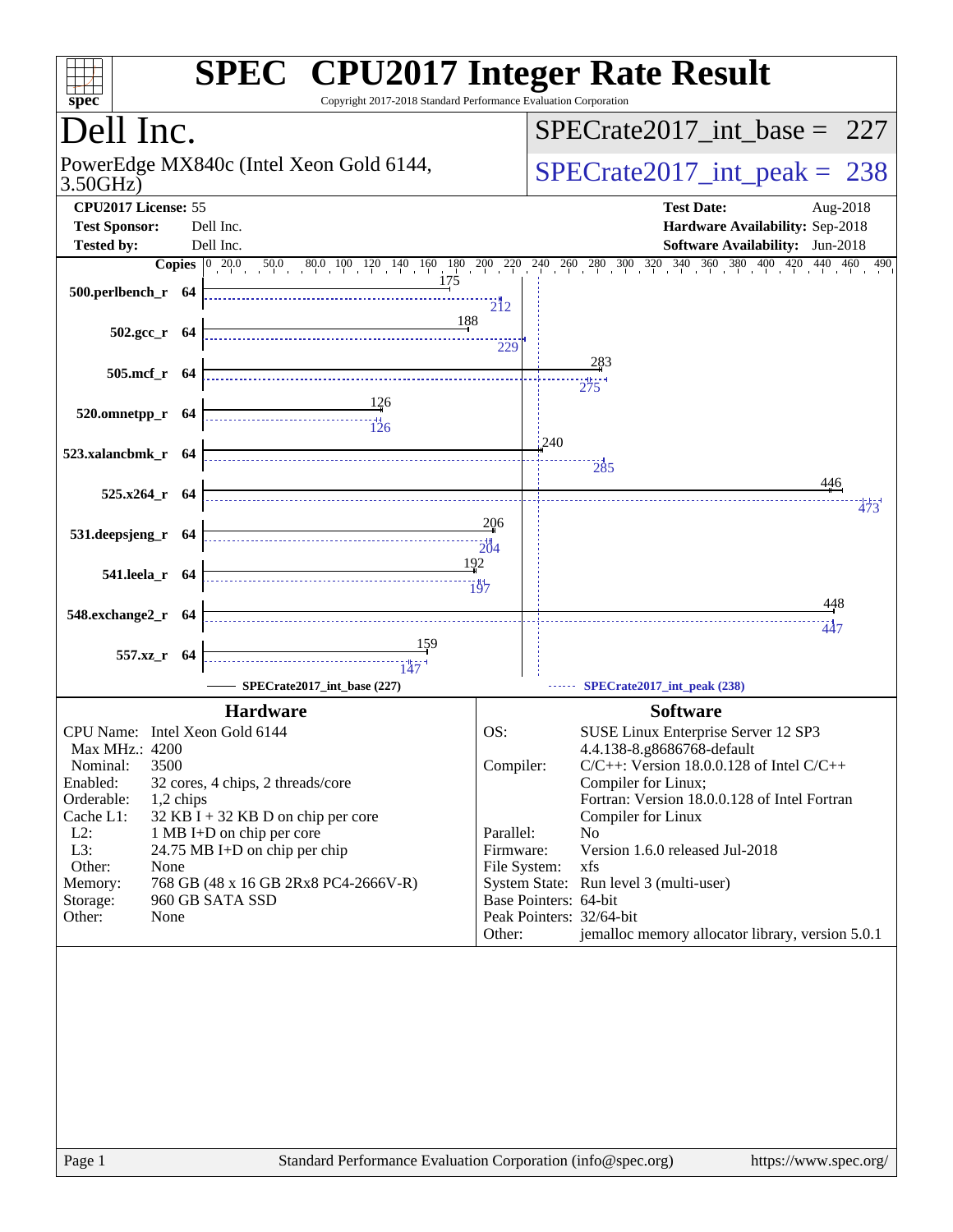

Copyright 2017-2018 Standard Performance Evaluation Corporation

## Dell Inc.

#### 3.50GHz) PowerEdge MX840c (Intel Xeon Gold 6144,  $SPECrate2017\_int\_peak = 238$

[SPECrate2017\\_int\\_base =](http://www.spec.org/auto/cpu2017/Docs/result-fields.html#SPECrate2017intbase) 227

**[CPU2017 License:](http://www.spec.org/auto/cpu2017/Docs/result-fields.html#CPU2017License)** 55 **[Test Date:](http://www.spec.org/auto/cpu2017/Docs/result-fields.html#TestDate)** Aug-2018 **[Test Sponsor:](http://www.spec.org/auto/cpu2017/Docs/result-fields.html#TestSponsor)** Dell Inc. **[Hardware Availability:](http://www.spec.org/auto/cpu2017/Docs/result-fields.html#HardwareAvailability)** Sep-2018 **[Tested by:](http://www.spec.org/auto/cpu2017/Docs/result-fields.html#Testedby)** Dell Inc. **[Software Availability:](http://www.spec.org/auto/cpu2017/Docs/result-fields.html#SoftwareAvailability)** Jun-2018

#### **[Results Table](http://www.spec.org/auto/cpu2017/Docs/result-fields.html#ResultsTable)**

|                                  | <b>Base</b>   |                |       |                |       | <b>Peak</b>    |            |               |                |              |                |              |                |              |
|----------------------------------|---------------|----------------|-------|----------------|-------|----------------|------------|---------------|----------------|--------------|----------------|--------------|----------------|--------------|
| <b>Benchmark</b>                 | <b>Copies</b> | <b>Seconds</b> | Ratio | <b>Seconds</b> | Ratio | <b>Seconds</b> | Ratio      | <b>Copies</b> | <b>Seconds</b> | <b>Ratio</b> | <b>Seconds</b> | <b>Ratio</b> | <b>Seconds</b> | <b>Ratio</b> |
| 500.perlbench_r                  | 64            | 582            | 175   | 582            | 175   | 581            | 175        | 64            | 485            | 210          | 481            | 212          | 482            | 212          |
| $502.\text{gcc\_r}$              | 64            | 481            | 188   | 482            | 188   | 482            | 188        | 64            | 396            | 229          | 397            | 229          | 397            | 228          |
| $505$ .mcf r                     | 64            | 368            | 281   | 365            | 283   | 365            | 283        | 64            | 361            | 286          | 376            | 275          | 379            | 273          |
| 520.omnetpp_r                    | 64            | 661            | 127   | 665            | 126   | 665            | 126        | 64            | 667            | 126          | 665            | 126          | 683            | 123          |
| 523.xalancbmk_r                  | 64            | 280            | 241   | 284            | 238   | 282            | 240        | 64            | 238            | 284          | 237            | 285          | 237            | 285          |
| 525.x264 r                       | 64            | 252            | 445   | 251            | 446   | 247            | 454        | 64            | 233            | 481          | 239            | 469          | 237            | 473          |
| $531.$ deepsjeng $_r$            | 64            | 357            | 205   | 356            | 206   | 354            | 207        | 64            | 358            | 205          | <b>360</b>     | 204          | 364            | 201          |
| 541.leela r                      | 64            | 551            | 192   | 546            | 194   | 552            | 192        | 64            | 541            | 196          | 539            | <u> 197</u>  | 530            | 200          |
| 548.exchange2_r                  | 64            | 374            | 448   | 374            | 448   | 375            | 448        | 64            | 375            | 447          | 374            | 448          | 375            | 447          |
| 557.xz r                         | 64            | 435            | 159   | 434            | 159   | 434            | <b>159</b> | 64            | 435            | 159          | 469            | <u>147</u>   | 473            | 146          |
| $SPECrate2017$ int base =<br>227 |               |                |       |                |       |                |            |               |                |              |                |              |                |              |
| $CDFCsoft2017 int model =$       |               |                | 220   |                |       |                |            |               |                |              |                |              |                |              |

**[SPECrate2017\\_int\\_peak =](http://www.spec.org/auto/cpu2017/Docs/result-fields.html#SPECrate2017intpeak) 238**

Results appear in the [order in which they were run](http://www.spec.org/auto/cpu2017/Docs/result-fields.html#RunOrder). Bold underlined text [indicates a median measurement](http://www.spec.org/auto/cpu2017/Docs/result-fields.html#Median).

#### **[Submit Notes](http://www.spec.org/auto/cpu2017/Docs/result-fields.html#SubmitNotes)**

 The numactl mechanism was used to bind copies to processors. The config file option 'submit' was used to generate numactl commands to bind each copy to a specific processor. For details, please see the config file.

#### **[Operating System Notes](http://www.spec.org/auto/cpu2017/Docs/result-fields.html#OperatingSystemNotes)**

Stack size set to unlimited using "ulimit -s unlimited"

#### **[General Notes](http://www.spec.org/auto/cpu2017/Docs/result-fields.html#GeneralNotes)**

Environment variables set by runcpu before the start of the run: LD\_LIBRARY\_PATH = "/root/cpu2017/lib/ia32:/root/cpu2017/lib/intel64:/root/cpu2017/je5.0.1-32:/root/cpu2017/je5.0.1-64" Binaries compiled on a system with 1x Intel Core i7-4790 CPU + 32GB RAM memory using Redhat Enterprise Linux 7.4 Yes: The test sponsor attests, as of date of publication, that CVE-2017-5754 (Meltdown) is mitigated in the system as tested and documented. Yes: The test sponsor attests, as of date of publication, that CVE-2017-5753 (Spectre variant 1) is mitigated in the system as tested and documented. Yes: The test sponsor attests, as of date of publication, that CVE-2017-5715 (Spectre variant 2) is mitigated in the system as tested and documented. jemalloc: sources available via jemalloc.net Transparent Huge Pages enabled by default Prior to runcpu invocation Filesystem page cache synced and cleared with: sync; echo 3> /proc/sys/vm/drop\_caches

**(Continued on next page)**

| Page 2<br>Standard Performance Evaluation Corporation (info@spec.org) |  | https://www.spec.org/ |
|-----------------------------------------------------------------------|--|-----------------------|
|-----------------------------------------------------------------------|--|-----------------------|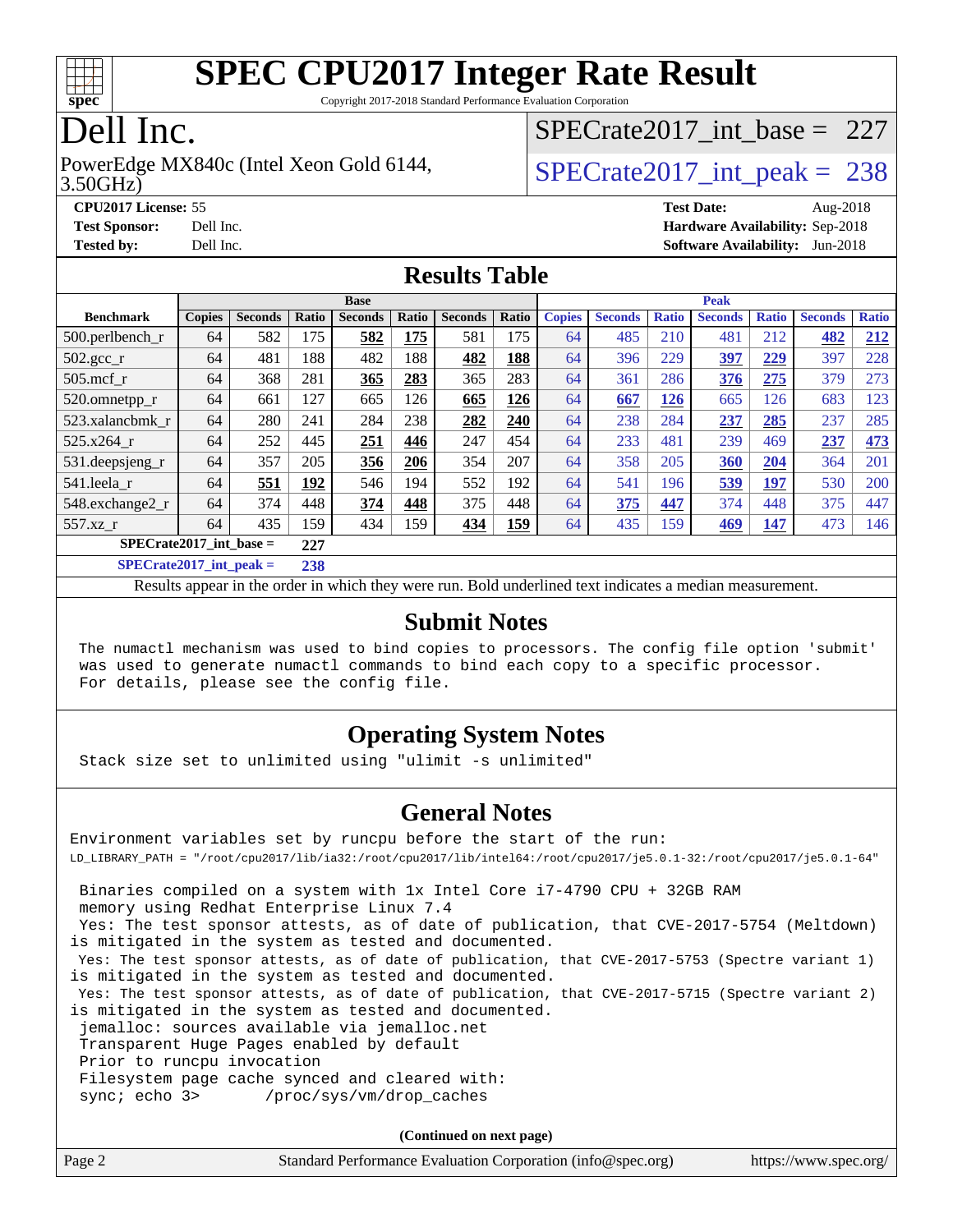

Copyright 2017-2018 Standard Performance Evaluation Corporation

#### Dell Inc.

3.50GHz) PowerEdge MX840c (Intel Xeon Gold 6144,  $SPECrate2017\_int\_peak = 238$ 

[SPECrate2017\\_int\\_base =](http://www.spec.org/auto/cpu2017/Docs/result-fields.html#SPECrate2017intbase) 227

**[CPU2017 License:](http://www.spec.org/auto/cpu2017/Docs/result-fields.html#CPU2017License)** 55 **[Test Date:](http://www.spec.org/auto/cpu2017/Docs/result-fields.html#TestDate)** Aug-2018

**[Test Sponsor:](http://www.spec.org/auto/cpu2017/Docs/result-fields.html#TestSponsor)** Dell Inc. **[Hardware Availability:](http://www.spec.org/auto/cpu2017/Docs/result-fields.html#HardwareAvailability)** Sep-2018 **[Tested by:](http://www.spec.org/auto/cpu2017/Docs/result-fields.html#Testedby)** Dell Inc. **[Software Availability:](http://www.spec.org/auto/cpu2017/Docs/result-fields.html#SoftwareAvailability)** Jun-2018

#### **[General Notes \(Continued\)](http://www.spec.org/auto/cpu2017/Docs/result-fields.html#GeneralNotes)**

 runcpu command invoked through numactl i.e.: numactl --interleave=all runcpu <etc>

#### **[Platform Notes](http://www.spec.org/auto/cpu2017/Docs/result-fields.html#PlatformNotes)**

Page 3 Standard Performance Evaluation Corporation [\(info@spec.org\)](mailto:info@spec.org) <https://www.spec.org/> BIOS settings: Sub NUMA Cluster Disabled Virtualization Technology Disabled System Profile set to Custom CPU Performance set to Maximum Performance C States set to Autonomous C1EE Disabled Uncore Frequency set to Dynamic Energy Efficiency Policy set to Performance Memory Patrol Scrub Disabled Logical Processor Enabled CPU Interconnect Bus Link Power Management Disabled PCI ASPM L1 Link Power Management Disabled Sysinfo program /root/cpu2017/bin/sysinfo Rev: r5797 of 2017-06-14 96c45e4568ad54c135fd618bcc091c0f running on linux-0x7z Tue Aug 7 14:23:21 2018 SUT (System Under Test) info as seen by some common utilities. For more information on this section, see <https://www.spec.org/cpu2017/Docs/config.html#sysinfo> From /proc/cpuinfo model name : Intel(R) Xeon(R) Gold 6144 CPU @ 3.50GHz 4 "physical id"s (chips) 64 "processors" cores, siblings (Caution: counting these is hw and system dependent. The following excerpts from /proc/cpuinfo might not be reliable. Use with caution.) cpu cores : 8 siblings : 16 physical 0: cores 0 2 3 9 16 19 26 27 physical 1: cores 0 2 3 9 16 19 26 27 physical 2: cores 0 2 3 9 16 19 26 27 physical 3: cores 0 2 3 9 16 19 26 27 From lscpu: Architecture: x86\_64 CPU op-mode(s): 32-bit, 64-bit Byte Order: Little Endian  $CPU(s):$  64 On-line CPU(s) list: 0-63 Thread(s) per core: 2 **(Continued on next page)**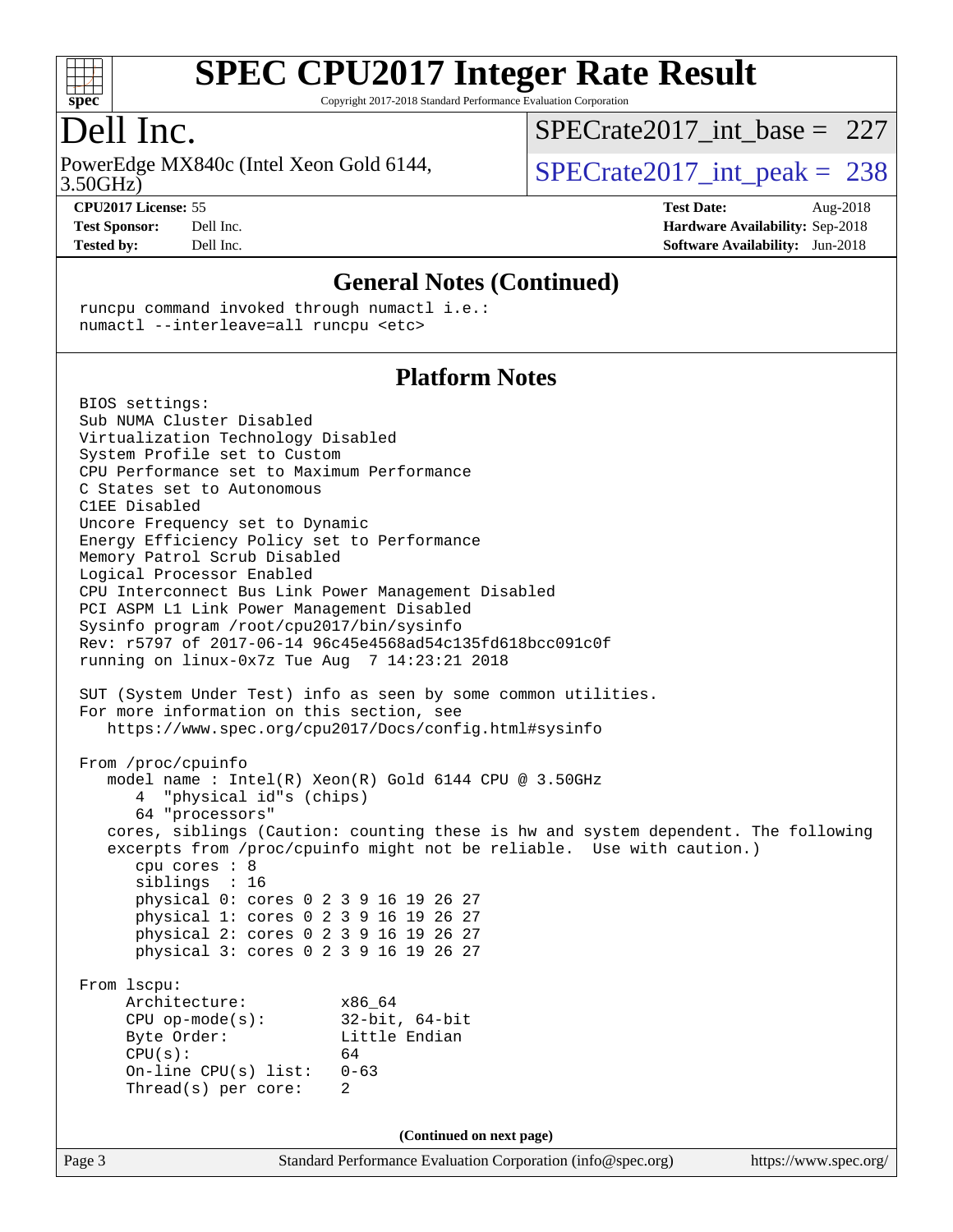

Copyright 2017-2018 Standard Performance Evaluation Corporation

## Dell Inc.

3.50GHz) PowerEdge MX840c (Intel Xeon Gold 6144,  $SPECrate2017\_int\_peak = 238$ 

[SPECrate2017\\_int\\_base =](http://www.spec.org/auto/cpu2017/Docs/result-fields.html#SPECrate2017intbase) 227

**[CPU2017 License:](http://www.spec.org/auto/cpu2017/Docs/result-fields.html#CPU2017License)** 55 **[Test Date:](http://www.spec.org/auto/cpu2017/Docs/result-fields.html#TestDate)** Aug-2018 **[Test Sponsor:](http://www.spec.org/auto/cpu2017/Docs/result-fields.html#TestSponsor)** Dell Inc. **[Hardware Availability:](http://www.spec.org/auto/cpu2017/Docs/result-fields.html#HardwareAvailability)** Sep-2018 **[Tested by:](http://www.spec.org/auto/cpu2017/Docs/result-fields.html#Testedby)** Dell Inc. **[Software Availability:](http://www.spec.org/auto/cpu2017/Docs/result-fields.html#SoftwareAvailability)** Jun-2018

#### **[Platform Notes \(Continued\)](http://www.spec.org/auto/cpu2017/Docs/result-fields.html#PlatformNotes)**

| $Core(s)$ per socket:                                                                | 8                                                                                                                                              |  |  |  |  |  |
|--------------------------------------------------------------------------------------|------------------------------------------------------------------------------------------------------------------------------------------------|--|--|--|--|--|
| Socket(s):                                                                           | 4                                                                                                                                              |  |  |  |  |  |
| NUMA $node(s):$                                                                      | 4                                                                                                                                              |  |  |  |  |  |
| Vendor ID:                                                                           | GenuineIntel                                                                                                                                   |  |  |  |  |  |
| CPU family:                                                                          | 6                                                                                                                                              |  |  |  |  |  |
| Model:                                                                               | 85                                                                                                                                             |  |  |  |  |  |
| Model name:                                                                          | $Intel(R)$ Xeon $(R)$ Gold 6144 CPU @ 3.50GHz                                                                                                  |  |  |  |  |  |
| Stepping:                                                                            | 4                                                                                                                                              |  |  |  |  |  |
| CPU MHz:                                                                             | 3491.783                                                                                                                                       |  |  |  |  |  |
| BogoMIPS:                                                                            | 6983.56                                                                                                                                        |  |  |  |  |  |
| Virtualization:                                                                      | $VT - x$                                                                                                                                       |  |  |  |  |  |
| L1d cache:                                                                           | 32K                                                                                                                                            |  |  |  |  |  |
| Lli cache:                                                                           | 32K                                                                                                                                            |  |  |  |  |  |
| $L2$ cache:                                                                          | 1024K                                                                                                                                          |  |  |  |  |  |
| L3 cache:                                                                            | 25344K                                                                                                                                         |  |  |  |  |  |
| NUMA node0 CPU(s):                                                                   | 0, 4, 8, 12, 16, 20, 24, 28, 32, 36, 40, 44, 48, 52, 56, 60                                                                                    |  |  |  |  |  |
| NUMA nodel CPU(s):                                                                   | 1, 5, 9, 13, 17, 21, 25, 29, 33, 37, 41, 45, 49, 53, 57, 61                                                                                    |  |  |  |  |  |
| NUMA $node2$ $CPU(s)$ :                                                              | 2, 6, 10, 14, 18, 22, 26, 30, 34, 38, 42, 46, 50, 54, 58, 62                                                                                   |  |  |  |  |  |
| NUMA node3 CPU(s):                                                                   | 3, 7, 11, 15, 19, 23, 27, 31, 35, 39, 43, 47, 51, 55, 59, 63                                                                                   |  |  |  |  |  |
| Flags:                                                                               | fpu vme de pse tsc msr pae mce cx8 apic sep mtrr pge mca cmov                                                                                  |  |  |  |  |  |
|                                                                                      | pat pse36 clflush dts acpi mmx fxsr sse sse2 ss ht tm pbe syscall nx pdpelgb rdtscp                                                            |  |  |  |  |  |
|                                                                                      | lm constant_tsc art arch_perfmon pebs bts rep_good nopl xtopology nonstop_tsc                                                                  |  |  |  |  |  |
|                                                                                      | aperfmperf eagerfpu pni pclmulqdq dtes64 monitor ds_cpl vmx smx est tm2 ssse3 sdbg                                                             |  |  |  |  |  |
|                                                                                      | fma cx16 xtpr pdcm pcid dca sse4_1 sse4_2 x2apic movbe popcnt tsc_deadline_timer aes                                                           |  |  |  |  |  |
|                                                                                      | xsave avx f16c rdrand lahf_lm abm 3dnowprefetch ida arat epb invpcid_single pln pts                                                            |  |  |  |  |  |
| dtherm intel_pt rsb_ctxsw spec_ctrl ssbd ibpb stibp retpoline kaiser tpr_shadow vnmi |                                                                                                                                                |  |  |  |  |  |
| flexpriority ept vpid fsgsbase tsc_adjust bmil hle avx2 smep bmi2 erms invpcid rtm   |                                                                                                                                                |  |  |  |  |  |
|                                                                                      | cqm mpx avx512f avx512dq rdseed adx smap clflushopt clwb avx512cd avx512bw avx512vl<br>xsaveopt xsavec xgetbvl cqm_llc cqm_occup_llc pku ospke |  |  |  |  |  |
|                                                                                      |                                                                                                                                                |  |  |  |  |  |
|                                                                                      |                                                                                                                                                |  |  |  |  |  |
| /proc/cpuinfo cache data<br>cache size : 25344 KB                                    |                                                                                                                                                |  |  |  |  |  |
|                                                                                      |                                                                                                                                                |  |  |  |  |  |
|                                                                                      | From numactl --hardware WARNING: a numactl 'node' might or might not correspond to a                                                           |  |  |  |  |  |
| physical chip.                                                                       |                                                                                                                                                |  |  |  |  |  |
| $available: 4 nodes (0-3)$                                                           |                                                                                                                                                |  |  |  |  |  |
|                                                                                      | node 0 cpus: 0 4 8 12 16 20 24 28 32 36 40 44 48 52 56 60                                                                                      |  |  |  |  |  |
| node 0 size: 192123 MB                                                               |                                                                                                                                                |  |  |  |  |  |
| node 0 free: 191851 MB                                                               |                                                                                                                                                |  |  |  |  |  |
|                                                                                      | node 1 cpus: 1 5 9 13 17 21 25 29 33 37 41 45 49 53 57 61                                                                                      |  |  |  |  |  |
| node 1 size: 193525 MB                                                               |                                                                                                                                                |  |  |  |  |  |
| node 1 free: 193278 MB                                                               |                                                                                                                                                |  |  |  |  |  |
|                                                                                      | node 2 cpus: 2 6 10 14 18 22 26 30 34 38 42 46 50 54 58 62                                                                                     |  |  |  |  |  |
| node 2 size: 193525 MB                                                               |                                                                                                                                                |  |  |  |  |  |
| node 2 free: 193295 MB                                                               |                                                                                                                                                |  |  |  |  |  |
|                                                                                      | node 3 cpus: 3 7 11 15 19 23 27 31 35 39 43 47 51 55 59 63                                                                                     |  |  |  |  |  |
| node 3 size: 193522 MB                                                               |                                                                                                                                                |  |  |  |  |  |
|                                                                                      |                                                                                                                                                |  |  |  |  |  |
| (Continued on next page)                                                             |                                                                                                                                                |  |  |  |  |  |
|                                                                                      |                                                                                                                                                |  |  |  |  |  |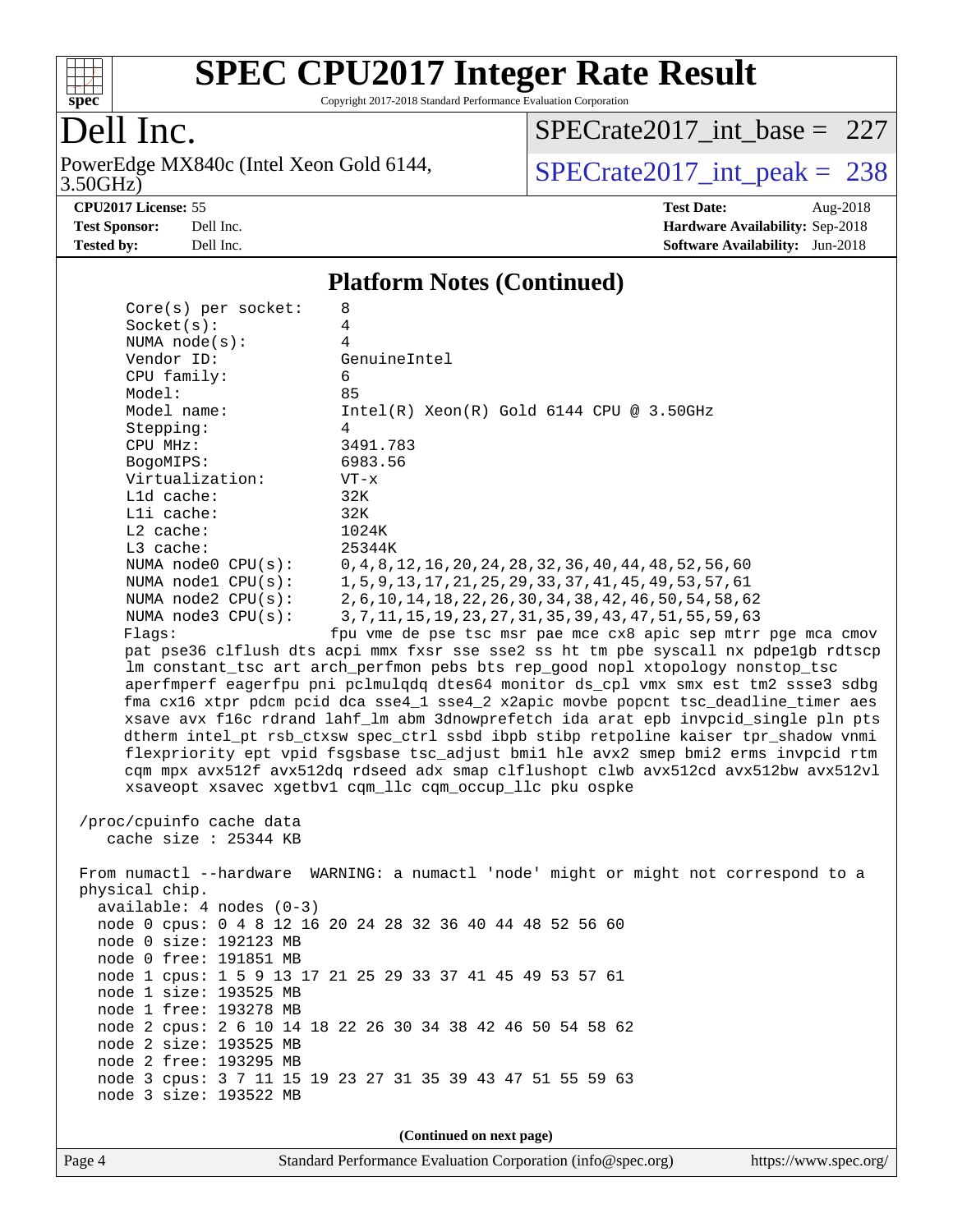

Copyright 2017-2018 Standard Performance Evaluation Corporation

### Dell Inc.

3.50GHz) PowerEdge MX840c (Intel Xeon Gold 6144,  $SPECrate2017\_int\_peak = 238$ 

[SPECrate2017\\_int\\_base =](http://www.spec.org/auto/cpu2017/Docs/result-fields.html#SPECrate2017intbase) 227

**[CPU2017 License:](http://www.spec.org/auto/cpu2017/Docs/result-fields.html#CPU2017License)** 55 **[Test Date:](http://www.spec.org/auto/cpu2017/Docs/result-fields.html#TestDate)** Aug-2018 **[Test Sponsor:](http://www.spec.org/auto/cpu2017/Docs/result-fields.html#TestSponsor)** Dell Inc. **[Hardware Availability:](http://www.spec.org/auto/cpu2017/Docs/result-fields.html#HardwareAvailability)** Sep-2018 **[Tested by:](http://www.spec.org/auto/cpu2017/Docs/result-fields.html#Testedby)** Dell Inc. **[Software Availability:](http://www.spec.org/auto/cpu2017/Docs/result-fields.html#SoftwareAvailability)** Jun-2018

#### **[Platform Notes \(Continued\)](http://www.spec.org/auto/cpu2017/Docs/result-fields.html#PlatformNotes)**

 node 3 free: 193262 MB node distances: node 0 1 2 3 0: 10 21 21 21 1: 21 10 21 21 2: 21 21 10 21 3: 21 21 21 10 From /proc/meminfo MemTotal: 791242240 kB HugePages\_Total: 0 Hugepagesize: 2048 kB From /etc/\*release\* /etc/\*version\* SuSE-release: SUSE Linux Enterprise Server 12 (x86\_64) VERSION = 12 PATCHLEVEL = 3 # This file is deprecated and will be removed in a future service pack or release. # Please check /etc/os-release for details about this release. os-release: NAME="SLES" VERSION="12-SP3" VERSION\_ID="12.3" PRETTY\_NAME="SUSE Linux Enterprise Server 12 SP3" ID="sles" ANSI\_COLOR="0;32" CPE\_NAME="cpe:/o:suse:sles:12:sp3" uname -a: Linux linux-0x7z 4.4.138-8.g8686768-default #1 SMP Mon Jun 25 17:25:25 UTC 2018 (8686768) x86\_64 x86\_64 x86\_64 GNU/Linux run-level 3 Aug 7 14:22 SPEC is set to: /root/cpu2017 Filesystem Type Size Used Avail Use% Mounted on /dev/sda3 xfs 927G 26G 902G 3% / Additional information from dmidecode follows. WARNING: Use caution when you interpret this section. The 'dmidecode' program reads system data which is "intended to allow hardware to be accurately determined", but the intent may not be met, as there are frequent changes to hardware, firmware, and the "DMTF SMBIOS" standard. BIOS Dell Inc. 1.6.0 07/19/2018 Memory: 26x 002C00B3002C 18ASF2G72PDZ-2G6D1 16 GB 2 rank 2666 2x 00AD00B300AD HMA82GR7AFR8N-VK 16 GB 2 rank 2666 **(Continued on next page)**

| Page 5 | Standard Performance Evaluation Corporation (info@spec.org) | https://www.spec.org/ |
|--------|-------------------------------------------------------------|-----------------------|
|--------|-------------------------------------------------------------|-----------------------|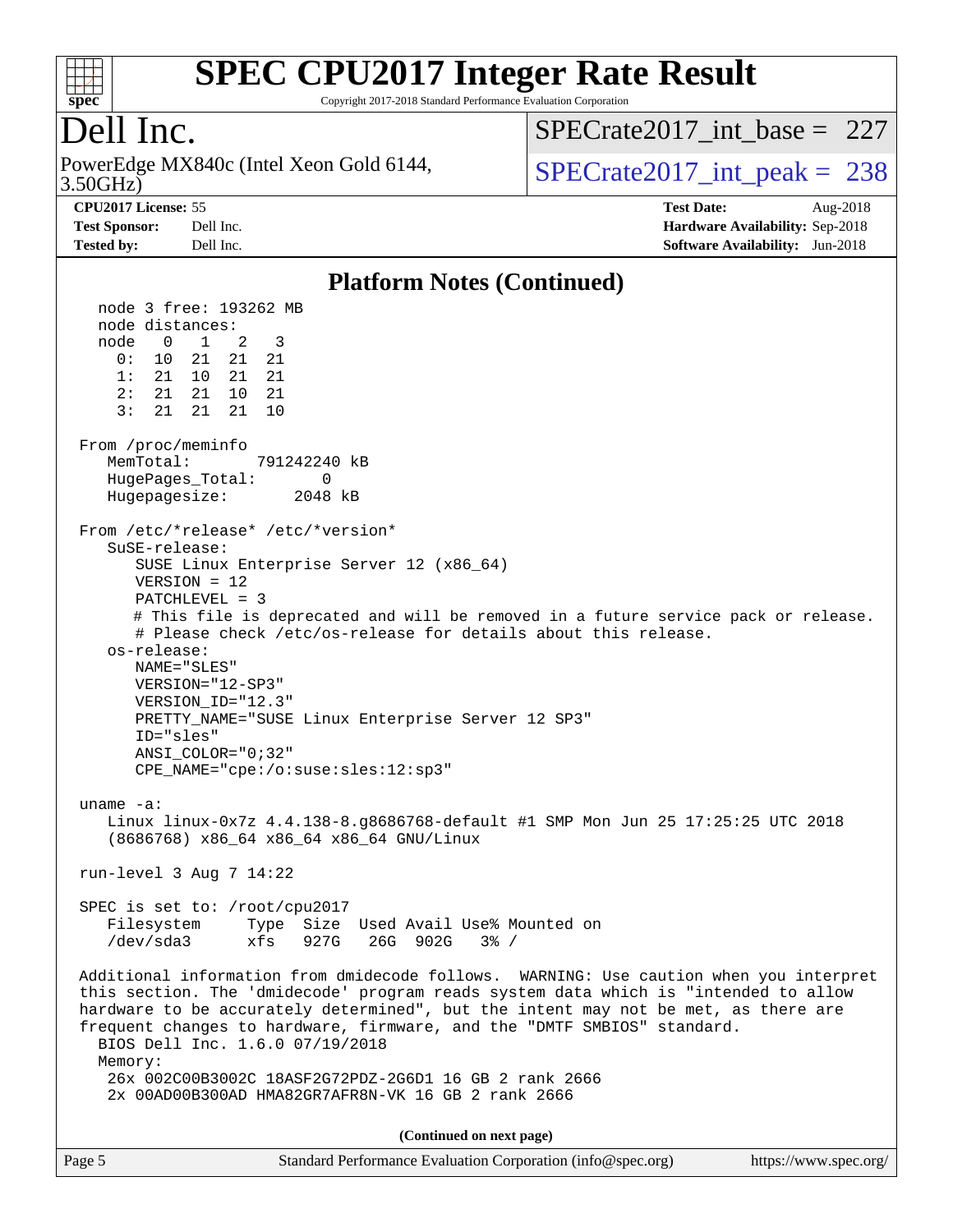

Copyright 2017-2018 Standard Performance Evaluation Corporation

#### Dell Inc.

3.50GHz) PowerEdge MX840c (Intel Xeon Gold 6144,  $\vert$ [SPECrate2017\\_int\\_peak =](http://www.spec.org/auto/cpu2017/Docs/result-fields.html#SPECrate2017intpeak) 238

[SPECrate2017\\_int\\_base =](http://www.spec.org/auto/cpu2017/Docs/result-fields.html#SPECrate2017intbase) 227

**[CPU2017 License:](http://www.spec.org/auto/cpu2017/Docs/result-fields.html#CPU2017License)** 55 **[Test Date:](http://www.spec.org/auto/cpu2017/Docs/result-fields.html#TestDate)** Aug-2018 **[Test Sponsor:](http://www.spec.org/auto/cpu2017/Docs/result-fields.html#TestSponsor)** Dell Inc. **[Hardware Availability:](http://www.spec.org/auto/cpu2017/Docs/result-fields.html#HardwareAvailability)** Sep-2018 **[Tested by:](http://www.spec.org/auto/cpu2017/Docs/result-fields.html#Testedby)** Dell Inc. **[Software Availability:](http://www.spec.org/auto/cpu2017/Docs/result-fields.html#SoftwareAvailability)** Jun-2018

#### **[Platform Notes \(Continued\)](http://www.spec.org/auto/cpu2017/Docs/result-fields.html#PlatformNotes)**

 1x 00AD063200AD HMA82GR7AFR8N-VK 16 GB 2 rank 2666 19x 00CE063200CE M393A2K43BB1-CTD 16 GB 2 rank 2666

(End of data from sysinfo program)

#### **[Compiler Version Notes](http://www.spec.org/auto/cpu2017/Docs/result-fields.html#CompilerVersionNotes)**

| 500.perlbench_r(base) 502.gcc_r(base) 505.mcf_r(base, peak)<br>CC.<br>525.x264_r(base, peak) 557.xz_r(base, peak) |  |
|-------------------------------------------------------------------------------------------------------------------|--|
| icc (ICC) 18.0.0 20170811<br>Copyright (C) 1985-2017 Intel Corporation. All rights reserved.                      |  |
|                                                                                                                   |  |
| 500.perlbench_r(peak) 502.gcc_r(peak)<br>CC                                                                       |  |
| icc (ICC) 18.0.0 20170811<br>Copyright (C) 1985-2017 Intel Corporation. All rights reserved.                      |  |
| CXXC 520.omnetpp_r(base) 523.xalancbmk_r(base) 531.deepsjeng_r(base)<br>541.leela_r(base)                         |  |
| icpc (ICC) 18.0.0 20170811<br>Copyright (C) 1985-2017 Intel Corporation. All rights reserved.                     |  |
| CXXC 520.omnetpp_r(peak) 523.xalancbmk_r(peak) 531.deepsjeng_r(peak)<br>$541.$ leela_r(peak)                      |  |
| icpc (ICC) 18.0.0 20170811<br>Copyright (C) 1985-2017 Intel Corporation. All rights reserved.                     |  |
| 548.exchange2_r(base, peak)<br>FC                                                                                 |  |
| ifort (IFORT) 18.0.0 20170811<br>Copyright (C) 1985-2017 Intel Corporation. All rights reserved.                  |  |
|                                                                                                                   |  |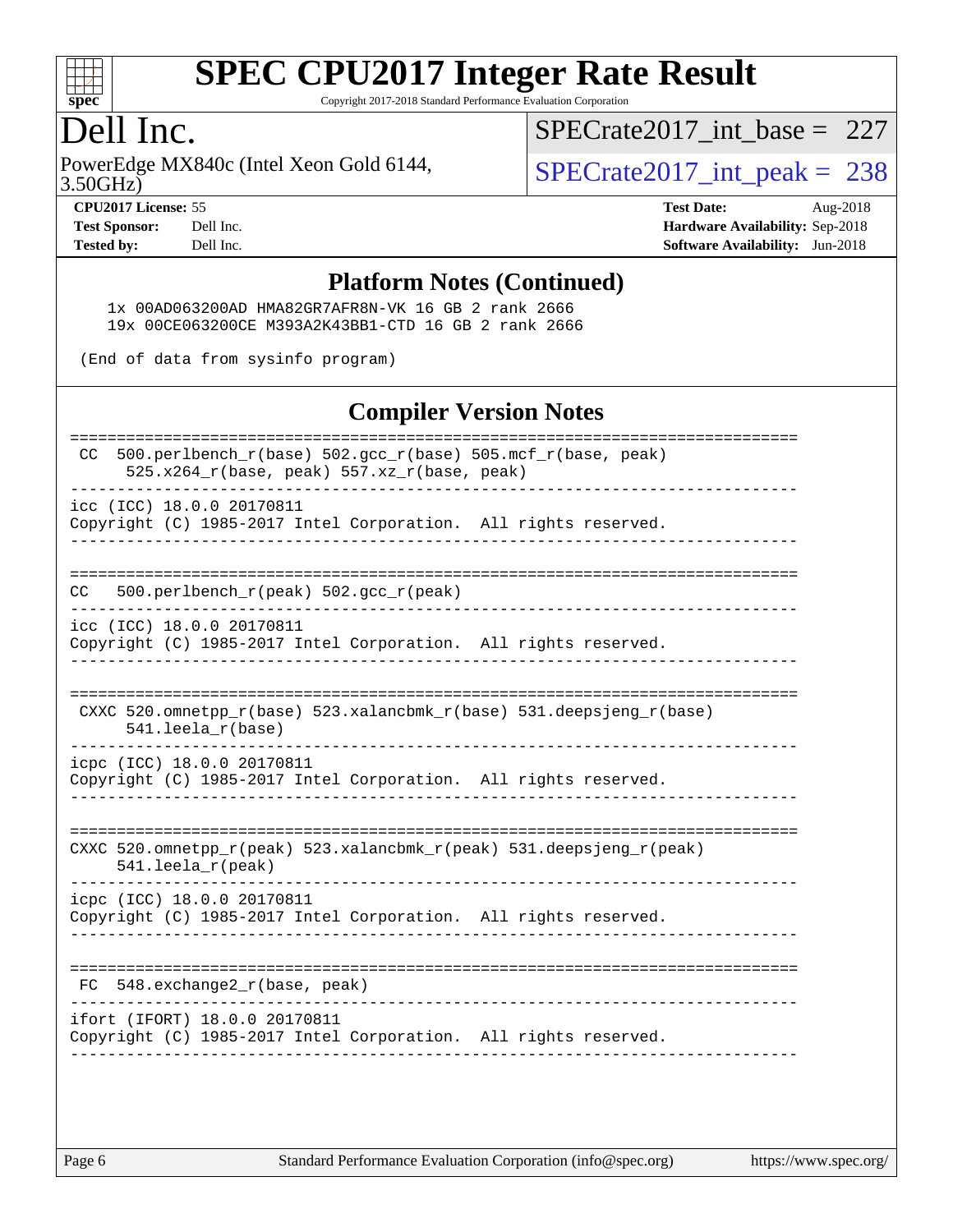

Copyright 2017-2018 Standard Performance Evaluation Corporation

## Dell Inc.

PowerEdge MX840c (Intel Xeon Gold 6144,<br>3.50GHz)

[SPECrate2017\\_int\\_base =](http://www.spec.org/auto/cpu2017/Docs/result-fields.html#SPECrate2017intbase) 227

 $SPECrate2017\_int\_peak = 238$ 

**[CPU2017 License:](http://www.spec.org/auto/cpu2017/Docs/result-fields.html#CPU2017License)** 55 **[Test Date:](http://www.spec.org/auto/cpu2017/Docs/result-fields.html#TestDate)** Aug-2018 **[Test Sponsor:](http://www.spec.org/auto/cpu2017/Docs/result-fields.html#TestSponsor)** Dell Inc. **[Hardware Availability:](http://www.spec.org/auto/cpu2017/Docs/result-fields.html#HardwareAvailability)** Sep-2018 **[Tested by:](http://www.spec.org/auto/cpu2017/Docs/result-fields.html#Testedby)** Dell Inc. **[Software Availability:](http://www.spec.org/auto/cpu2017/Docs/result-fields.html#SoftwareAvailability)** Jun-2018

#### **[Base Compiler Invocation](http://www.spec.org/auto/cpu2017/Docs/result-fields.html#BaseCompilerInvocation)**

[C benchmarks:](http://www.spec.org/auto/cpu2017/Docs/result-fields.html#Cbenchmarks)

[icc](http://www.spec.org/cpu2017/results/res2018q4/cpu2017-20181001-09028.flags.html#user_CCbase_intel_icc_18.0_66fc1ee009f7361af1fbd72ca7dcefbb700085f36577c54f309893dd4ec40d12360134090235512931783d35fd58c0460139e722d5067c5574d8eaf2b3e37e92)

[C++ benchmarks](http://www.spec.org/auto/cpu2017/Docs/result-fields.html#CXXbenchmarks): [icpc](http://www.spec.org/cpu2017/results/res2018q4/cpu2017-20181001-09028.flags.html#user_CXXbase_intel_icpc_18.0_c510b6838c7f56d33e37e94d029a35b4a7bccf4766a728ee175e80a419847e808290a9b78be685c44ab727ea267ec2f070ec5dc83b407c0218cded6866a35d07)

[Fortran benchmarks:](http://www.spec.org/auto/cpu2017/Docs/result-fields.html#Fortranbenchmarks) [ifort](http://www.spec.org/cpu2017/results/res2018q4/cpu2017-20181001-09028.flags.html#user_FCbase_intel_ifort_18.0_8111460550e3ca792625aed983ce982f94888b8b503583aa7ba2b8303487b4d8a21a13e7191a45c5fd58ff318f48f9492884d4413fa793fd88dd292cad7027ca)

#### **[Base Portability Flags](http://www.spec.org/auto/cpu2017/Docs/result-fields.html#BasePortabilityFlags)**

 500.perlbench\_r: [-DSPEC\\_LP64](http://www.spec.org/cpu2017/results/res2018q4/cpu2017-20181001-09028.flags.html#b500.perlbench_r_basePORTABILITY_DSPEC_LP64) [-DSPEC\\_LINUX\\_X64](http://www.spec.org/cpu2017/results/res2018q4/cpu2017-20181001-09028.flags.html#b500.perlbench_r_baseCPORTABILITY_DSPEC_LINUX_X64) 502.gcc\_r: [-DSPEC\\_LP64](http://www.spec.org/cpu2017/results/res2018q4/cpu2017-20181001-09028.flags.html#suite_basePORTABILITY502_gcc_r_DSPEC_LP64) 505.mcf\_r: [-DSPEC\\_LP64](http://www.spec.org/cpu2017/results/res2018q4/cpu2017-20181001-09028.flags.html#suite_basePORTABILITY505_mcf_r_DSPEC_LP64) 520.omnetpp\_r: [-DSPEC\\_LP64](http://www.spec.org/cpu2017/results/res2018q4/cpu2017-20181001-09028.flags.html#suite_basePORTABILITY520_omnetpp_r_DSPEC_LP64) 523.xalancbmk\_r: [-DSPEC\\_LP64](http://www.spec.org/cpu2017/results/res2018q4/cpu2017-20181001-09028.flags.html#suite_basePORTABILITY523_xalancbmk_r_DSPEC_LP64) [-DSPEC\\_LINUX](http://www.spec.org/cpu2017/results/res2018q4/cpu2017-20181001-09028.flags.html#b523.xalancbmk_r_baseCXXPORTABILITY_DSPEC_LINUX) 525.x264\_r: [-DSPEC\\_LP64](http://www.spec.org/cpu2017/results/res2018q4/cpu2017-20181001-09028.flags.html#suite_basePORTABILITY525_x264_r_DSPEC_LP64) 531.deepsjeng\_r: [-DSPEC\\_LP64](http://www.spec.org/cpu2017/results/res2018q4/cpu2017-20181001-09028.flags.html#suite_basePORTABILITY531_deepsjeng_r_DSPEC_LP64) 541.leela\_r: [-DSPEC\\_LP64](http://www.spec.org/cpu2017/results/res2018q4/cpu2017-20181001-09028.flags.html#suite_basePORTABILITY541_leela_r_DSPEC_LP64) 548.exchange2\_r: [-DSPEC\\_LP64](http://www.spec.org/cpu2017/results/res2018q4/cpu2017-20181001-09028.flags.html#suite_basePORTABILITY548_exchange2_r_DSPEC_LP64) 557.xz\_r: [-DSPEC\\_LP64](http://www.spec.org/cpu2017/results/res2018q4/cpu2017-20181001-09028.flags.html#suite_basePORTABILITY557_xz_r_DSPEC_LP64)

### **[Base Optimization Flags](http://www.spec.org/auto/cpu2017/Docs/result-fields.html#BaseOptimizationFlags)**

#### [C benchmarks](http://www.spec.org/auto/cpu2017/Docs/result-fields.html#Cbenchmarks):

[-Wl,-z,muldefs](http://www.spec.org/cpu2017/results/res2018q4/cpu2017-20181001-09028.flags.html#user_CCbase_link_force_multiple1_b4cbdb97b34bdee9ceefcfe54f4c8ea74255f0b02a4b23e853cdb0e18eb4525ac79b5a88067c842dd0ee6996c24547a27a4b99331201badda8798ef8a743f577) [-xCORE-AVX2](http://www.spec.org/cpu2017/results/res2018q4/cpu2017-20181001-09028.flags.html#user_CCbase_f-xCORE-AVX2) [-ipo](http://www.spec.org/cpu2017/results/res2018q4/cpu2017-20181001-09028.flags.html#user_CCbase_f-ipo) [-O3](http://www.spec.org/cpu2017/results/res2018q4/cpu2017-20181001-09028.flags.html#user_CCbase_f-O3) [-no-prec-div](http://www.spec.org/cpu2017/results/res2018q4/cpu2017-20181001-09028.flags.html#user_CCbase_f-no-prec-div) [-qopt-mem-layout-trans=3](http://www.spec.org/cpu2017/results/res2018q4/cpu2017-20181001-09028.flags.html#user_CCbase_f-qopt-mem-layout-trans_de80db37974c74b1f0e20d883f0b675c88c3b01e9d123adea9b28688d64333345fb62bc4a798493513fdb68f60282f9a726aa07f478b2f7113531aecce732043) [-L/usr/local/je5.0.1-64/lib](http://www.spec.org/cpu2017/results/res2018q4/cpu2017-20181001-09028.flags.html#user_CCbase_jemalloc_link_path64_4b10a636b7bce113509b17f3bd0d6226c5fb2346b9178c2d0232c14f04ab830f976640479e5c33dc2bcbbdad86ecfb6634cbbd4418746f06f368b512fced5394) [-ljemalloc](http://www.spec.org/cpu2017/results/res2018q4/cpu2017-20181001-09028.flags.html#user_CCbase_jemalloc_link_lib_d1249b907c500fa1c0672f44f562e3d0f79738ae9e3c4a9c376d49f265a04b9c99b167ecedbf6711b3085be911c67ff61f150a17b3472be731631ba4d0471706)

[C++ benchmarks:](http://www.spec.org/auto/cpu2017/Docs/result-fields.html#CXXbenchmarks)

[-Wl,-z,muldefs](http://www.spec.org/cpu2017/results/res2018q4/cpu2017-20181001-09028.flags.html#user_CXXbase_link_force_multiple1_b4cbdb97b34bdee9ceefcfe54f4c8ea74255f0b02a4b23e853cdb0e18eb4525ac79b5a88067c842dd0ee6996c24547a27a4b99331201badda8798ef8a743f577) [-xCORE-AVX2](http://www.spec.org/cpu2017/results/res2018q4/cpu2017-20181001-09028.flags.html#user_CXXbase_f-xCORE-AVX2) [-ipo](http://www.spec.org/cpu2017/results/res2018q4/cpu2017-20181001-09028.flags.html#user_CXXbase_f-ipo) [-O3](http://www.spec.org/cpu2017/results/res2018q4/cpu2017-20181001-09028.flags.html#user_CXXbase_f-O3) [-no-prec-div](http://www.spec.org/cpu2017/results/res2018q4/cpu2017-20181001-09028.flags.html#user_CXXbase_f-no-prec-div) [-qopt-mem-layout-trans=3](http://www.spec.org/cpu2017/results/res2018q4/cpu2017-20181001-09028.flags.html#user_CXXbase_f-qopt-mem-layout-trans_de80db37974c74b1f0e20d883f0b675c88c3b01e9d123adea9b28688d64333345fb62bc4a798493513fdb68f60282f9a726aa07f478b2f7113531aecce732043) [-L/usr/local/je5.0.1-64/lib](http://www.spec.org/cpu2017/results/res2018q4/cpu2017-20181001-09028.flags.html#user_CXXbase_jemalloc_link_path64_4b10a636b7bce113509b17f3bd0d6226c5fb2346b9178c2d0232c14f04ab830f976640479e5c33dc2bcbbdad86ecfb6634cbbd4418746f06f368b512fced5394) [-ljemalloc](http://www.spec.org/cpu2017/results/res2018q4/cpu2017-20181001-09028.flags.html#user_CXXbase_jemalloc_link_lib_d1249b907c500fa1c0672f44f562e3d0f79738ae9e3c4a9c376d49f265a04b9c99b167ecedbf6711b3085be911c67ff61f150a17b3472be731631ba4d0471706)

#### [Fortran benchmarks](http://www.spec.org/auto/cpu2017/Docs/result-fields.html#Fortranbenchmarks):

[-Wl,-z,muldefs](http://www.spec.org/cpu2017/results/res2018q4/cpu2017-20181001-09028.flags.html#user_FCbase_link_force_multiple1_b4cbdb97b34bdee9ceefcfe54f4c8ea74255f0b02a4b23e853cdb0e18eb4525ac79b5a88067c842dd0ee6996c24547a27a4b99331201badda8798ef8a743f577) [-xCORE-AVX2](http://www.spec.org/cpu2017/results/res2018q4/cpu2017-20181001-09028.flags.html#user_FCbase_f-xCORE-AVX2) [-ipo](http://www.spec.org/cpu2017/results/res2018q4/cpu2017-20181001-09028.flags.html#user_FCbase_f-ipo) [-O3](http://www.spec.org/cpu2017/results/res2018q4/cpu2017-20181001-09028.flags.html#user_FCbase_f-O3) [-no-prec-div](http://www.spec.org/cpu2017/results/res2018q4/cpu2017-20181001-09028.flags.html#user_FCbase_f-no-prec-div) [-qopt-mem-layout-trans=3](http://www.spec.org/cpu2017/results/res2018q4/cpu2017-20181001-09028.flags.html#user_FCbase_f-qopt-mem-layout-trans_de80db37974c74b1f0e20d883f0b675c88c3b01e9d123adea9b28688d64333345fb62bc4a798493513fdb68f60282f9a726aa07f478b2f7113531aecce732043) [-nostandard-realloc-lhs](http://www.spec.org/cpu2017/results/res2018q4/cpu2017-20181001-09028.flags.html#user_FCbase_f_2003_std_realloc_82b4557e90729c0f113870c07e44d33d6f5a304b4f63d4c15d2d0f1fab99f5daaed73bdb9275d9ae411527f28b936061aa8b9c8f2d63842963b95c9dd6426b8a) [-align array32byte](http://www.spec.org/cpu2017/results/res2018q4/cpu2017-20181001-09028.flags.html#user_FCbase_align_array32byte_b982fe038af199962ba9a80c053b8342c548c85b40b8e86eb3cc33dee0d7986a4af373ac2d51c3f7cf710a18d62fdce2948f201cd044323541f22fc0fffc51b6) [-L/usr/local/je5.0.1-64/lib](http://www.spec.org/cpu2017/results/res2018q4/cpu2017-20181001-09028.flags.html#user_FCbase_jemalloc_link_path64_4b10a636b7bce113509b17f3bd0d6226c5fb2346b9178c2d0232c14f04ab830f976640479e5c33dc2bcbbdad86ecfb6634cbbd4418746f06f368b512fced5394) [-ljemalloc](http://www.spec.org/cpu2017/results/res2018q4/cpu2017-20181001-09028.flags.html#user_FCbase_jemalloc_link_lib_d1249b907c500fa1c0672f44f562e3d0f79738ae9e3c4a9c376d49f265a04b9c99b167ecedbf6711b3085be911c67ff61f150a17b3472be731631ba4d0471706)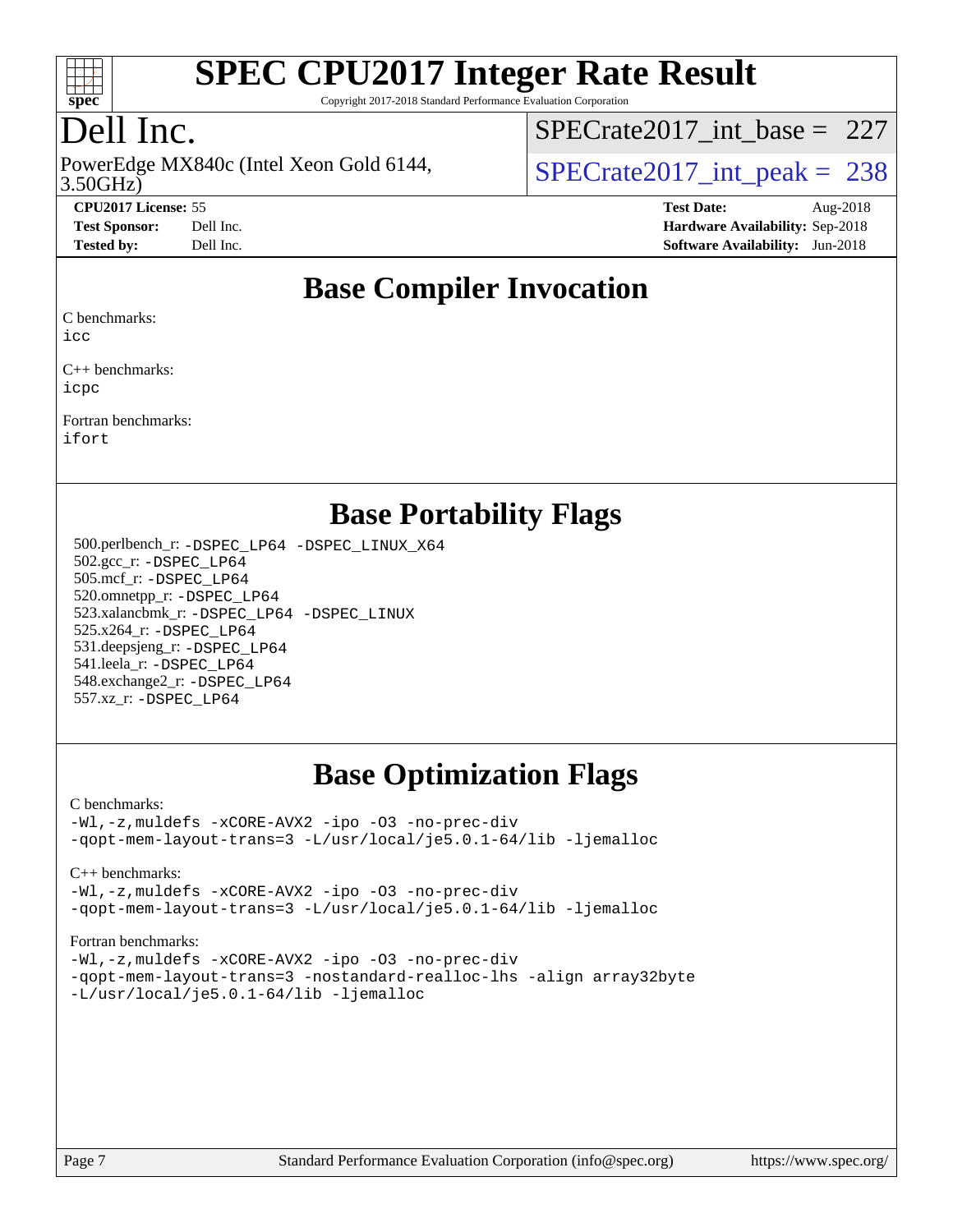

Copyright 2017-2018 Standard Performance Evaluation Corporation

## Dell Inc.

3.50GHz) PowerEdge MX840c (Intel Xeon Gold 6144,  $\vert$ [SPECrate2017\\_int\\_peak =](http://www.spec.org/auto/cpu2017/Docs/result-fields.html#SPECrate2017intpeak) 238

[SPECrate2017\\_int\\_base =](http://www.spec.org/auto/cpu2017/Docs/result-fields.html#SPECrate2017intbase) 227

**[CPU2017 License:](http://www.spec.org/auto/cpu2017/Docs/result-fields.html#CPU2017License)** 55 **[Test Date:](http://www.spec.org/auto/cpu2017/Docs/result-fields.html#TestDate)** Aug-2018 **[Test Sponsor:](http://www.spec.org/auto/cpu2017/Docs/result-fields.html#TestSponsor)** Dell Inc. **[Hardware Availability:](http://www.spec.org/auto/cpu2017/Docs/result-fields.html#HardwareAvailability)** Sep-2018 **[Tested by:](http://www.spec.org/auto/cpu2017/Docs/result-fields.html#Testedby)** Dell Inc. **[Software Availability:](http://www.spec.org/auto/cpu2017/Docs/result-fields.html#SoftwareAvailability)** Jun-2018

#### **[Base Other Flags](http://www.spec.org/auto/cpu2017/Docs/result-fields.html#BaseOtherFlags)**

[C benchmarks:](http://www.spec.org/auto/cpu2017/Docs/result-fields.html#Cbenchmarks)  $-m64$   $-std=cl1$ 

[C++ benchmarks:](http://www.spec.org/auto/cpu2017/Docs/result-fields.html#CXXbenchmarks) [-m64](http://www.spec.org/cpu2017/results/res2018q4/cpu2017-20181001-09028.flags.html#user_CXXbase_intel_intel64_18.0_af43caccfc8ded86e7699f2159af6efc7655f51387b94da716254467f3c01020a5059329e2569e4053f409e7c9202a7efc638f7a6d1ffb3f52dea4a3e31d82ab)

[Fortran benchmarks](http://www.spec.org/auto/cpu2017/Docs/result-fields.html#Fortranbenchmarks): [-m64](http://www.spec.org/cpu2017/results/res2018q4/cpu2017-20181001-09028.flags.html#user_FCbase_intel_intel64_18.0_af43caccfc8ded86e7699f2159af6efc7655f51387b94da716254467f3c01020a5059329e2569e4053f409e7c9202a7efc638f7a6d1ffb3f52dea4a3e31d82ab)

**[Peak Compiler Invocation](http://www.spec.org/auto/cpu2017/Docs/result-fields.html#PeakCompilerInvocation)**

[C benchmarks](http://www.spec.org/auto/cpu2017/Docs/result-fields.html#Cbenchmarks): [icc](http://www.spec.org/cpu2017/results/res2018q4/cpu2017-20181001-09028.flags.html#user_CCpeak_intel_icc_18.0_66fc1ee009f7361af1fbd72ca7dcefbb700085f36577c54f309893dd4ec40d12360134090235512931783d35fd58c0460139e722d5067c5574d8eaf2b3e37e92)

[C++ benchmarks:](http://www.spec.org/auto/cpu2017/Docs/result-fields.html#CXXbenchmarks) [icpc](http://www.spec.org/cpu2017/results/res2018q4/cpu2017-20181001-09028.flags.html#user_CXXpeak_intel_icpc_18.0_c510b6838c7f56d33e37e94d029a35b4a7bccf4766a728ee175e80a419847e808290a9b78be685c44ab727ea267ec2f070ec5dc83b407c0218cded6866a35d07)

[Fortran benchmarks](http://www.spec.org/auto/cpu2017/Docs/result-fields.html#Fortranbenchmarks): [ifort](http://www.spec.org/cpu2017/results/res2018q4/cpu2017-20181001-09028.flags.html#user_FCpeak_intel_ifort_18.0_8111460550e3ca792625aed983ce982f94888b8b503583aa7ba2b8303487b4d8a21a13e7191a45c5fd58ff318f48f9492884d4413fa793fd88dd292cad7027ca)

### **[Peak Portability Flags](http://www.spec.org/auto/cpu2017/Docs/result-fields.html#PeakPortabilityFlags)**

 500.perlbench\_r: [-DSPEC\\_LP64](http://www.spec.org/cpu2017/results/res2018q4/cpu2017-20181001-09028.flags.html#b500.perlbench_r_peakPORTABILITY_DSPEC_LP64) [-DSPEC\\_LINUX\\_X64](http://www.spec.org/cpu2017/results/res2018q4/cpu2017-20181001-09028.flags.html#b500.perlbench_r_peakCPORTABILITY_DSPEC_LINUX_X64) 502.gcc\_r: [-D\\_FILE\\_OFFSET\\_BITS=64](http://www.spec.org/cpu2017/results/res2018q4/cpu2017-20181001-09028.flags.html#user_peakPORTABILITY502_gcc_r_file_offset_bits_64_5ae949a99b284ddf4e95728d47cb0843d81b2eb0e18bdfe74bbf0f61d0b064f4bda2f10ea5eb90e1dcab0e84dbc592acfc5018bc955c18609f94ddb8d550002c) 505.mcf\_r: [-DSPEC\\_LP64](http://www.spec.org/cpu2017/results/res2018q4/cpu2017-20181001-09028.flags.html#suite_peakPORTABILITY505_mcf_r_DSPEC_LP64) 520.omnetpp\_r: [-DSPEC\\_LP64](http://www.spec.org/cpu2017/results/res2018q4/cpu2017-20181001-09028.flags.html#suite_peakPORTABILITY520_omnetpp_r_DSPEC_LP64) 523.xalancbmk\_r: [-D\\_FILE\\_OFFSET\\_BITS=64](http://www.spec.org/cpu2017/results/res2018q4/cpu2017-20181001-09028.flags.html#user_peakPORTABILITY523_xalancbmk_r_file_offset_bits_64_5ae949a99b284ddf4e95728d47cb0843d81b2eb0e18bdfe74bbf0f61d0b064f4bda2f10ea5eb90e1dcab0e84dbc592acfc5018bc955c18609f94ddb8d550002c) [-DSPEC\\_LINUX](http://www.spec.org/cpu2017/results/res2018q4/cpu2017-20181001-09028.flags.html#b523.xalancbmk_r_peakCXXPORTABILITY_DSPEC_LINUX) 525.x264\_r: [-DSPEC\\_LP64](http://www.spec.org/cpu2017/results/res2018q4/cpu2017-20181001-09028.flags.html#suite_peakPORTABILITY525_x264_r_DSPEC_LP64) 531.deepsjeng\_r: [-DSPEC\\_LP64](http://www.spec.org/cpu2017/results/res2018q4/cpu2017-20181001-09028.flags.html#suite_peakPORTABILITY531_deepsjeng_r_DSPEC_LP64) 541.leela\_r: [-DSPEC\\_LP64](http://www.spec.org/cpu2017/results/res2018q4/cpu2017-20181001-09028.flags.html#suite_peakPORTABILITY541_leela_r_DSPEC_LP64) 548.exchange2\_r: [-DSPEC\\_LP64](http://www.spec.org/cpu2017/results/res2018q4/cpu2017-20181001-09028.flags.html#suite_peakPORTABILITY548_exchange2_r_DSPEC_LP64) 557.xz\_r: [-DSPEC\\_LP64](http://www.spec.org/cpu2017/results/res2018q4/cpu2017-20181001-09028.flags.html#suite_peakPORTABILITY557_xz_r_DSPEC_LP64)

## **[Peak Optimization Flags](http://www.spec.org/auto/cpu2017/Docs/result-fields.html#PeakOptimizationFlags)**

[C benchmarks](http://www.spec.org/auto/cpu2017/Docs/result-fields.html#Cbenchmarks):

| $500.$ perlbench_r: -Wl, -z, muldefs -prof-gen(pass 1) -prof-use(pass 2) -ipo |  |
|-------------------------------------------------------------------------------|--|
| -xCORE-AVX2 -03 -no-prec-div -gopt-mem-layout-trans=3                         |  |
| -fno-strict-overflow -L/usr/local/je5.0.1-64/lib                              |  |

**(Continued on next page)**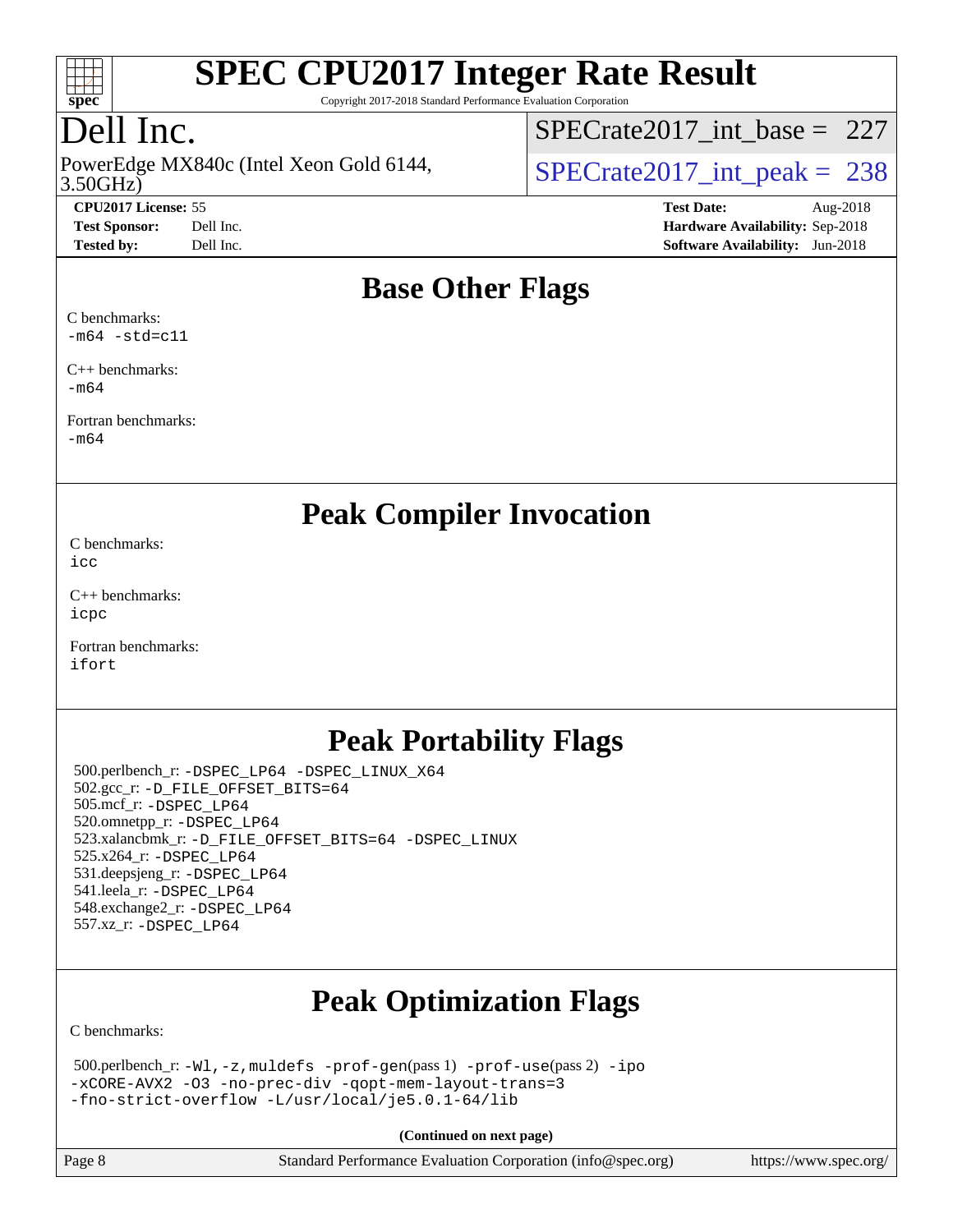

Copyright 2017-2018 Standard Performance Evaluation Corporation

### Dell Inc.

3.50GHz) PowerEdge MX840c (Intel Xeon Gold 6144,  $SPECrate2017\_int\_peak = 238$ 

 $SPECrate2017\_int\_base = 227$ 

| <b>Test Sponsor:</b> | Dell Inc. |
|----------------------|-----------|
| <b>Tested by:</b>    | Dell Inc. |

**[CPU2017 License:](http://www.spec.org/auto/cpu2017/Docs/result-fields.html#CPU2017License)** 55 **[Test Date:](http://www.spec.org/auto/cpu2017/Docs/result-fields.html#TestDate)** Aug-2018 **[Hardware Availability:](http://www.spec.org/auto/cpu2017/Docs/result-fields.html#HardwareAvailability)** Sep-2018 **[Software Availability:](http://www.spec.org/auto/cpu2017/Docs/result-fields.html#SoftwareAvailability)** Jun-2018

## **[Peak Optimization Flags \(Continued\)](http://www.spec.org/auto/cpu2017/Docs/result-fields.html#PeakOptimizationFlags)**

500.perlbench\_r (continued):

[-ljemalloc](http://www.spec.org/cpu2017/results/res2018q4/cpu2017-20181001-09028.flags.html#user_peakEXTRA_LIBS500_perlbench_r_jemalloc_link_lib_d1249b907c500fa1c0672f44f562e3d0f79738ae9e3c4a9c376d49f265a04b9c99b167ecedbf6711b3085be911c67ff61f150a17b3472be731631ba4d0471706)

 502.gcc\_r: [-L/opt/intel/compilers\\_and\\_libraries\\_2018/linux/lib/ia32](http://www.spec.org/cpu2017/results/res2018q4/cpu2017-20181001-09028.flags.html#user_peakCCLD502_gcc_r_Enable-32bit-runtime_af243bdb1d79e4c7a4f720bf8275e627de2ecd461de63307bc14cef0633fde3cd7bb2facb32dcc8be9566045fb55d40ce2b72b725f73827aa7833441b71b9343) [-Wl,-z,muldefs](http://www.spec.org/cpu2017/results/res2018q4/cpu2017-20181001-09028.flags.html#user_peakEXTRA_LDFLAGS502_gcc_r_link_force_multiple1_b4cbdb97b34bdee9ceefcfe54f4c8ea74255f0b02a4b23e853cdb0e18eb4525ac79b5a88067c842dd0ee6996c24547a27a4b99331201badda8798ef8a743f577) [-prof-gen](http://www.spec.org/cpu2017/results/res2018q4/cpu2017-20181001-09028.flags.html#user_peakPASS1_CFLAGSPASS1_LDFLAGS502_gcc_r_prof_gen_5aa4926d6013ddb2a31985c654b3eb18169fc0c6952a63635c234f711e6e63dd76e94ad52365559451ec499a2cdb89e4dc58ba4c67ef54ca681ffbe1461d6b36)(pass 1) [-prof-use](http://www.spec.org/cpu2017/results/res2018q4/cpu2017-20181001-09028.flags.html#user_peakPASS2_CFLAGSPASS2_LDFLAGS502_gcc_r_prof_use_1a21ceae95f36a2b53c25747139a6c16ca95bd9def2a207b4f0849963b97e94f5260e30a0c64f4bb623698870e679ca08317ef8150905d41bd88c6f78df73f19)(pass 2) [-ipo](http://www.spec.org/cpu2017/results/res2018q4/cpu2017-20181001-09028.flags.html#user_peakPASS1_COPTIMIZEPASS2_COPTIMIZE502_gcc_r_f-ipo) [-xCORE-AVX2](http://www.spec.org/cpu2017/results/res2018q4/cpu2017-20181001-09028.flags.html#user_peakPASS2_COPTIMIZE502_gcc_r_f-xCORE-AVX2) [-O3](http://www.spec.org/cpu2017/results/res2018q4/cpu2017-20181001-09028.flags.html#user_peakPASS1_COPTIMIZEPASS2_COPTIMIZE502_gcc_r_f-O3) [-no-prec-div](http://www.spec.org/cpu2017/results/res2018q4/cpu2017-20181001-09028.flags.html#user_peakPASS1_COPTIMIZEPASS2_COPTIMIZE502_gcc_r_f-no-prec-div) [-qopt-mem-layout-trans=3](http://www.spec.org/cpu2017/results/res2018q4/cpu2017-20181001-09028.flags.html#user_peakPASS1_COPTIMIZEPASS2_COPTIMIZE502_gcc_r_f-qopt-mem-layout-trans_de80db37974c74b1f0e20d883f0b675c88c3b01e9d123adea9b28688d64333345fb62bc4a798493513fdb68f60282f9a726aa07f478b2f7113531aecce732043) [-L/usr/local/je5.0.1-32/lib](http://www.spec.org/cpu2017/results/res2018q4/cpu2017-20181001-09028.flags.html#user_peakEXTRA_LIBS502_gcc_r_jemalloc_link_path32_e29f22e8e6c17053bbc6a0971f5a9c01a601a06bb1a59df2084b77a2fe0a2995b64fd4256feaeea39eeba3aae142e96e2b2b0a28974019c0c0c88139a84f900a) [-ljemalloc](http://www.spec.org/cpu2017/results/res2018q4/cpu2017-20181001-09028.flags.html#user_peakEXTRA_LIBS502_gcc_r_jemalloc_link_lib_d1249b907c500fa1c0672f44f562e3d0f79738ae9e3c4a9c376d49f265a04b9c99b167ecedbf6711b3085be911c67ff61f150a17b3472be731631ba4d0471706)

 505.mcf\_r: [-Wl,-z,muldefs](http://www.spec.org/cpu2017/results/res2018q4/cpu2017-20181001-09028.flags.html#user_peakEXTRA_LDFLAGS505_mcf_r_link_force_multiple1_b4cbdb97b34bdee9ceefcfe54f4c8ea74255f0b02a4b23e853cdb0e18eb4525ac79b5a88067c842dd0ee6996c24547a27a4b99331201badda8798ef8a743f577) [-xCORE-AVX2](http://www.spec.org/cpu2017/results/res2018q4/cpu2017-20181001-09028.flags.html#user_peakCOPTIMIZE505_mcf_r_f-xCORE-AVX2) [-ipo](http://www.spec.org/cpu2017/results/res2018q4/cpu2017-20181001-09028.flags.html#user_peakCOPTIMIZE505_mcf_r_f-ipo) [-O3](http://www.spec.org/cpu2017/results/res2018q4/cpu2017-20181001-09028.flags.html#user_peakCOPTIMIZE505_mcf_r_f-O3) [-no-prec-div](http://www.spec.org/cpu2017/results/res2018q4/cpu2017-20181001-09028.flags.html#user_peakCOPTIMIZE505_mcf_r_f-no-prec-div) [-qopt-mem-layout-trans=3](http://www.spec.org/cpu2017/results/res2018q4/cpu2017-20181001-09028.flags.html#user_peakCOPTIMIZE505_mcf_r_f-qopt-mem-layout-trans_de80db37974c74b1f0e20d883f0b675c88c3b01e9d123adea9b28688d64333345fb62bc4a798493513fdb68f60282f9a726aa07f478b2f7113531aecce732043) [-L/usr/local/je5.0.1-64/lib](http://www.spec.org/cpu2017/results/res2018q4/cpu2017-20181001-09028.flags.html#user_peakEXTRA_LIBS505_mcf_r_jemalloc_link_path64_4b10a636b7bce113509b17f3bd0d6226c5fb2346b9178c2d0232c14f04ab830f976640479e5c33dc2bcbbdad86ecfb6634cbbd4418746f06f368b512fced5394) [-ljemalloc](http://www.spec.org/cpu2017/results/res2018q4/cpu2017-20181001-09028.flags.html#user_peakEXTRA_LIBS505_mcf_r_jemalloc_link_lib_d1249b907c500fa1c0672f44f562e3d0f79738ae9e3c4a9c376d49f265a04b9c99b167ecedbf6711b3085be911c67ff61f150a17b3472be731631ba4d0471706)

 525.x264\_r: [-Wl,-z,muldefs](http://www.spec.org/cpu2017/results/res2018q4/cpu2017-20181001-09028.flags.html#user_peakEXTRA_LDFLAGS525_x264_r_link_force_multiple1_b4cbdb97b34bdee9ceefcfe54f4c8ea74255f0b02a4b23e853cdb0e18eb4525ac79b5a88067c842dd0ee6996c24547a27a4b99331201badda8798ef8a743f577) [-xCORE-AVX2](http://www.spec.org/cpu2017/results/res2018q4/cpu2017-20181001-09028.flags.html#user_peakCOPTIMIZE525_x264_r_f-xCORE-AVX2) [-ipo](http://www.spec.org/cpu2017/results/res2018q4/cpu2017-20181001-09028.flags.html#user_peakCOPTIMIZE525_x264_r_f-ipo) [-O3](http://www.spec.org/cpu2017/results/res2018q4/cpu2017-20181001-09028.flags.html#user_peakCOPTIMIZE525_x264_r_f-O3) [-no-prec-div](http://www.spec.org/cpu2017/results/res2018q4/cpu2017-20181001-09028.flags.html#user_peakCOPTIMIZE525_x264_r_f-no-prec-div) [-qopt-mem-layout-trans=3](http://www.spec.org/cpu2017/results/res2018q4/cpu2017-20181001-09028.flags.html#user_peakCOPTIMIZE525_x264_r_f-qopt-mem-layout-trans_de80db37974c74b1f0e20d883f0b675c88c3b01e9d123adea9b28688d64333345fb62bc4a798493513fdb68f60282f9a726aa07f478b2f7113531aecce732043) [-fno-alias](http://www.spec.org/cpu2017/results/res2018q4/cpu2017-20181001-09028.flags.html#user_peakEXTRA_OPTIMIZE525_x264_r_f-no-alias_77dbac10d91cbfe898fbf4a29d1b29b694089caa623bdd1baccc9957d4edbe8d106c0b357e2748a65b44fc9e83d78098bb898077f3fe92f9faf24f7bd4a07ed7) [-L/usr/local/je5.0.1-64/lib](http://www.spec.org/cpu2017/results/res2018q4/cpu2017-20181001-09028.flags.html#user_peakEXTRA_LIBS525_x264_r_jemalloc_link_path64_4b10a636b7bce113509b17f3bd0d6226c5fb2346b9178c2d0232c14f04ab830f976640479e5c33dc2bcbbdad86ecfb6634cbbd4418746f06f368b512fced5394) [-ljemalloc](http://www.spec.org/cpu2017/results/res2018q4/cpu2017-20181001-09028.flags.html#user_peakEXTRA_LIBS525_x264_r_jemalloc_link_lib_d1249b907c500fa1c0672f44f562e3d0f79738ae9e3c4a9c376d49f265a04b9c99b167ecedbf6711b3085be911c67ff61f150a17b3472be731631ba4d0471706)

557.xz\_r: Same as 505.mcf\_r

[C++ benchmarks:](http://www.spec.org/auto/cpu2017/Docs/result-fields.html#CXXbenchmarks)

520.omnetpp\_r: $-Wl$ ,-z,muldefs -prof-qen(pass 1) [-prof-use](http://www.spec.org/cpu2017/results/res2018q4/cpu2017-20181001-09028.flags.html#user_peakPASS2_CXXFLAGSPASS2_LDFLAGS520_omnetpp_r_prof_use_1a21ceae95f36a2b53c25747139a6c16ca95bd9def2a207b4f0849963b97e94f5260e30a0c64f4bb623698870e679ca08317ef8150905d41bd88c6f78df73f19)(pass 2) [-ipo](http://www.spec.org/cpu2017/results/res2018q4/cpu2017-20181001-09028.flags.html#user_peakPASS1_CXXOPTIMIZEPASS2_CXXOPTIMIZE520_omnetpp_r_f-ipo) [-xCORE-AVX2](http://www.spec.org/cpu2017/results/res2018q4/cpu2017-20181001-09028.flags.html#user_peakPASS2_CXXOPTIMIZE520_omnetpp_r_f-xCORE-AVX2) [-O3](http://www.spec.org/cpu2017/results/res2018q4/cpu2017-20181001-09028.flags.html#user_peakPASS1_CXXOPTIMIZEPASS2_CXXOPTIMIZE520_omnetpp_r_f-O3) [-no-prec-div](http://www.spec.org/cpu2017/results/res2018q4/cpu2017-20181001-09028.flags.html#user_peakPASS1_CXXOPTIMIZEPASS2_CXXOPTIMIZE520_omnetpp_r_f-no-prec-div) [-qopt-mem-layout-trans=3](http://www.spec.org/cpu2017/results/res2018q4/cpu2017-20181001-09028.flags.html#user_peakPASS1_CXXOPTIMIZEPASS2_CXXOPTIMIZE520_omnetpp_r_f-qopt-mem-layout-trans_de80db37974c74b1f0e20d883f0b675c88c3b01e9d123adea9b28688d64333345fb62bc4a798493513fdb68f60282f9a726aa07f478b2f7113531aecce732043) [-L/usr/local/je5.0.1-64/lib](http://www.spec.org/cpu2017/results/res2018q4/cpu2017-20181001-09028.flags.html#user_peakEXTRA_LIBS520_omnetpp_r_jemalloc_link_path64_4b10a636b7bce113509b17f3bd0d6226c5fb2346b9178c2d0232c14f04ab830f976640479e5c33dc2bcbbdad86ecfb6634cbbd4418746f06f368b512fced5394) [-ljemalloc](http://www.spec.org/cpu2017/results/res2018q4/cpu2017-20181001-09028.flags.html#user_peakEXTRA_LIBS520_omnetpp_r_jemalloc_link_lib_d1249b907c500fa1c0672f44f562e3d0f79738ae9e3c4a9c376d49f265a04b9c99b167ecedbf6711b3085be911c67ff61f150a17b3472be731631ba4d0471706)

 523.xalancbmk\_r: [-L/opt/intel/compilers\\_and\\_libraries\\_2018/linux/lib/ia32](http://www.spec.org/cpu2017/results/res2018q4/cpu2017-20181001-09028.flags.html#user_peakCXXLD523_xalancbmk_r_Enable-32bit-runtime_af243bdb1d79e4c7a4f720bf8275e627de2ecd461de63307bc14cef0633fde3cd7bb2facb32dcc8be9566045fb55d40ce2b72b725f73827aa7833441b71b9343) [-Wl,-z,muldefs](http://www.spec.org/cpu2017/results/res2018q4/cpu2017-20181001-09028.flags.html#user_peakEXTRA_LDFLAGS523_xalancbmk_r_link_force_multiple1_b4cbdb97b34bdee9ceefcfe54f4c8ea74255f0b02a4b23e853cdb0e18eb4525ac79b5a88067c842dd0ee6996c24547a27a4b99331201badda8798ef8a743f577) [-prof-gen](http://www.spec.org/cpu2017/results/res2018q4/cpu2017-20181001-09028.flags.html#user_peakPASS1_CXXFLAGSPASS1_LDFLAGS523_xalancbmk_r_prof_gen_5aa4926d6013ddb2a31985c654b3eb18169fc0c6952a63635c234f711e6e63dd76e94ad52365559451ec499a2cdb89e4dc58ba4c67ef54ca681ffbe1461d6b36)(pass 1) [-prof-use](http://www.spec.org/cpu2017/results/res2018q4/cpu2017-20181001-09028.flags.html#user_peakPASS2_CXXFLAGSPASS2_LDFLAGS523_xalancbmk_r_prof_use_1a21ceae95f36a2b53c25747139a6c16ca95bd9def2a207b4f0849963b97e94f5260e30a0c64f4bb623698870e679ca08317ef8150905d41bd88c6f78df73f19)(pass 2) [-ipo](http://www.spec.org/cpu2017/results/res2018q4/cpu2017-20181001-09028.flags.html#user_peakPASS1_CXXOPTIMIZEPASS2_CXXOPTIMIZE523_xalancbmk_r_f-ipo) [-xCORE-AVX2](http://www.spec.org/cpu2017/results/res2018q4/cpu2017-20181001-09028.flags.html#user_peakPASS2_CXXOPTIMIZE523_xalancbmk_r_f-xCORE-AVX2) [-O3](http://www.spec.org/cpu2017/results/res2018q4/cpu2017-20181001-09028.flags.html#user_peakPASS1_CXXOPTIMIZEPASS2_CXXOPTIMIZE523_xalancbmk_r_f-O3) [-no-prec-div](http://www.spec.org/cpu2017/results/res2018q4/cpu2017-20181001-09028.flags.html#user_peakPASS1_CXXOPTIMIZEPASS2_CXXOPTIMIZE523_xalancbmk_r_f-no-prec-div) [-qopt-mem-layout-trans=3](http://www.spec.org/cpu2017/results/res2018q4/cpu2017-20181001-09028.flags.html#user_peakPASS1_CXXOPTIMIZEPASS2_CXXOPTIMIZE523_xalancbmk_r_f-qopt-mem-layout-trans_de80db37974c74b1f0e20d883f0b675c88c3b01e9d123adea9b28688d64333345fb62bc4a798493513fdb68f60282f9a726aa07f478b2f7113531aecce732043) [-L/usr/local/je5.0.1-32/lib](http://www.spec.org/cpu2017/results/res2018q4/cpu2017-20181001-09028.flags.html#user_peakEXTRA_LIBS523_xalancbmk_r_jemalloc_link_path32_e29f22e8e6c17053bbc6a0971f5a9c01a601a06bb1a59df2084b77a2fe0a2995b64fd4256feaeea39eeba3aae142e96e2b2b0a28974019c0c0c88139a84f900a) [-ljemalloc](http://www.spec.org/cpu2017/results/res2018q4/cpu2017-20181001-09028.flags.html#user_peakEXTRA_LIBS523_xalancbmk_r_jemalloc_link_lib_d1249b907c500fa1c0672f44f562e3d0f79738ae9e3c4a9c376d49f265a04b9c99b167ecedbf6711b3085be911c67ff61f150a17b3472be731631ba4d0471706)

531.deepsjeng\_r: Same as 520.omnetpp\_r

541.leela\_r: Same as 520.omnetpp\_r

#### [Fortran benchmarks](http://www.spec.org/auto/cpu2017/Docs/result-fields.html#Fortranbenchmarks):

[-Wl,-z,muldefs](http://www.spec.org/cpu2017/results/res2018q4/cpu2017-20181001-09028.flags.html#user_FCpeak_link_force_multiple1_b4cbdb97b34bdee9ceefcfe54f4c8ea74255f0b02a4b23e853cdb0e18eb4525ac79b5a88067c842dd0ee6996c24547a27a4b99331201badda8798ef8a743f577) [-xCORE-AVX2](http://www.spec.org/cpu2017/results/res2018q4/cpu2017-20181001-09028.flags.html#user_FCpeak_f-xCORE-AVX2) [-ipo](http://www.spec.org/cpu2017/results/res2018q4/cpu2017-20181001-09028.flags.html#user_FCpeak_f-ipo) [-O3](http://www.spec.org/cpu2017/results/res2018q4/cpu2017-20181001-09028.flags.html#user_FCpeak_f-O3) [-no-prec-div](http://www.spec.org/cpu2017/results/res2018q4/cpu2017-20181001-09028.flags.html#user_FCpeak_f-no-prec-div) [-qopt-mem-layout-trans=3](http://www.spec.org/cpu2017/results/res2018q4/cpu2017-20181001-09028.flags.html#user_FCpeak_f-qopt-mem-layout-trans_de80db37974c74b1f0e20d883f0b675c88c3b01e9d123adea9b28688d64333345fb62bc4a798493513fdb68f60282f9a726aa07f478b2f7113531aecce732043) [-nostandard-realloc-lhs](http://www.spec.org/cpu2017/results/res2018q4/cpu2017-20181001-09028.flags.html#user_FCpeak_f_2003_std_realloc_82b4557e90729c0f113870c07e44d33d6f5a304b4f63d4c15d2d0f1fab99f5daaed73bdb9275d9ae411527f28b936061aa8b9c8f2d63842963b95c9dd6426b8a) [-align array32byte](http://www.spec.org/cpu2017/results/res2018q4/cpu2017-20181001-09028.flags.html#user_FCpeak_align_array32byte_b982fe038af199962ba9a80c053b8342c548c85b40b8e86eb3cc33dee0d7986a4af373ac2d51c3f7cf710a18d62fdce2948f201cd044323541f22fc0fffc51b6) [-L/usr/local/je5.0.1-64/lib](http://www.spec.org/cpu2017/results/res2018q4/cpu2017-20181001-09028.flags.html#user_FCpeak_jemalloc_link_path64_4b10a636b7bce113509b17f3bd0d6226c5fb2346b9178c2d0232c14f04ab830f976640479e5c33dc2bcbbdad86ecfb6634cbbd4418746f06f368b512fced5394) [-ljemalloc](http://www.spec.org/cpu2017/results/res2018q4/cpu2017-20181001-09028.flags.html#user_FCpeak_jemalloc_link_lib_d1249b907c500fa1c0672f44f562e3d0f79738ae9e3c4a9c376d49f265a04b9c99b167ecedbf6711b3085be911c67ff61f150a17b3472be731631ba4d0471706)

#### **[Peak Other Flags](http://www.spec.org/auto/cpu2017/Docs/result-fields.html#PeakOtherFlags)**

[C benchmarks \(except as noted below\)](http://www.spec.org/auto/cpu2017/Docs/result-fields.html#Cbenchmarksexceptasnotedbelow):  $-m64 - std= c11$  $-m64 - std= c11$ 

**(Continued on next page)**